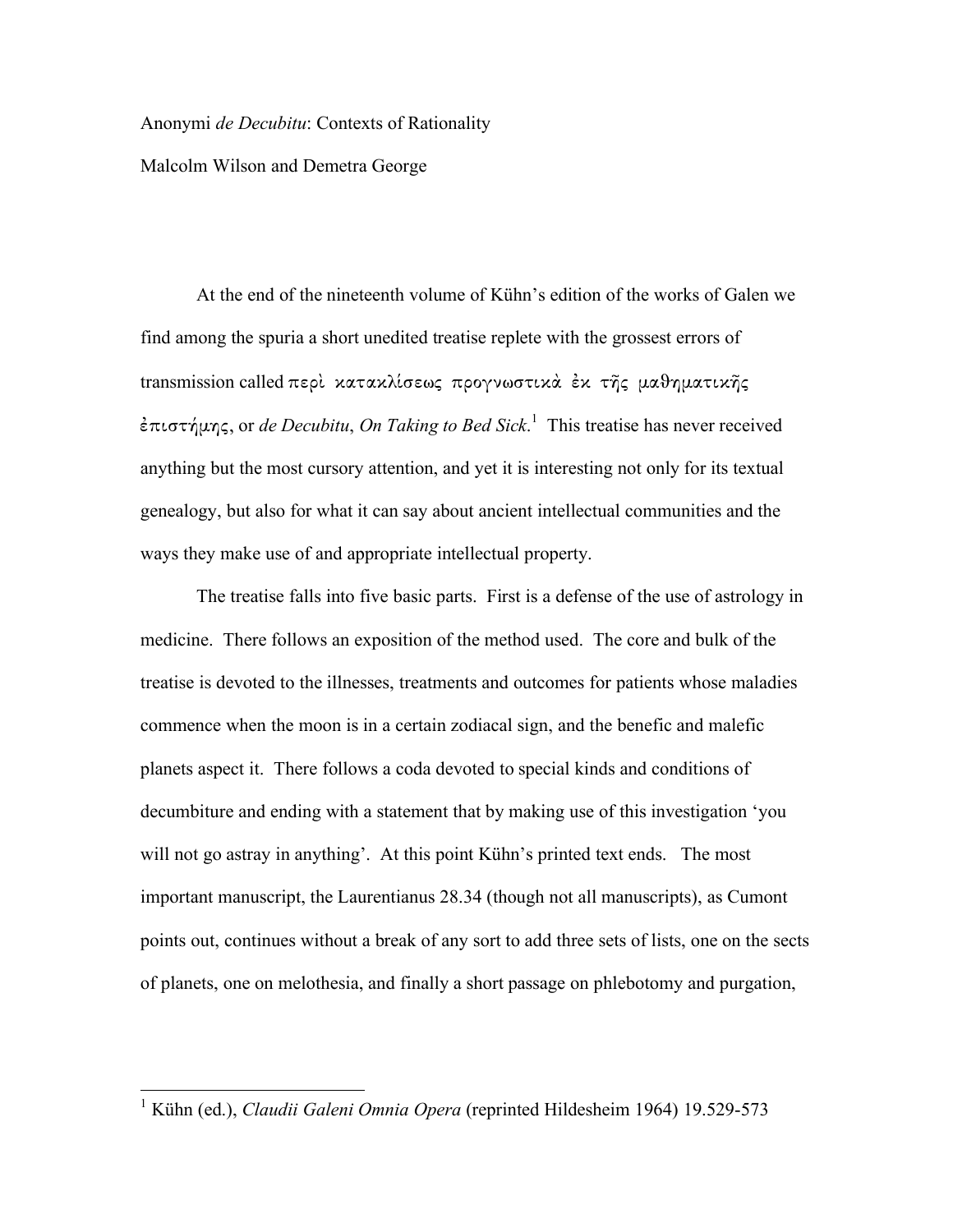which part alone could belong to the general structure of the whole, since it alone makes use of the lunar theory. $2$ 

## *Table of Contents*

- 1. Defense of the use of astrology in medicine
- 2. Introduction to the theory being used
- 3. Zodiacal section

| i. Aries - | Stratum A |
|------------|-----------|
|            | Stratum B |
|            |           |

| xii. Pisces - | Stratum A |
|---------------|-----------|
|               | Stratum B |

- 4. Special kinds of decumbiture
- 5. Three lists

The core of the treatise itself falls into twelve sections, each devoted to one of the zodia, and within each of the zodia, there are two sub-sections (we call stratum A and stratum B), which clearly have different textual origins. The character of the whole can be seen by referring to the passage pertaining to the celestial situation at the time of the (Ir)rationality conference. The Moon moved into Cancer at 9.13 am (Pacific Standard

 <sup>2</sup> Cumont, "Les 'Prognostica de decubitu' attributes <sup>à</sup> Galien," *BIBR* 15 (1935) 119-31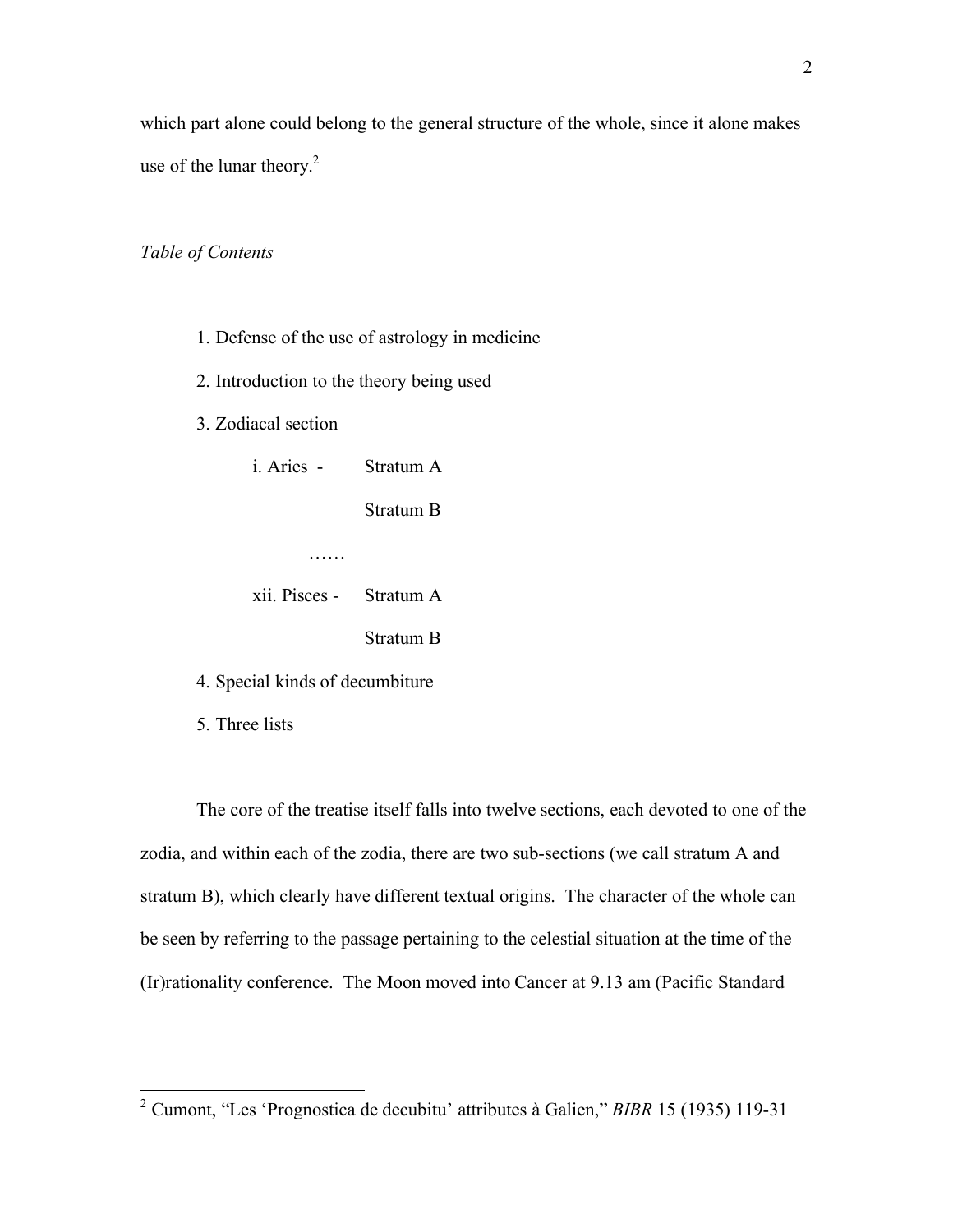Time) February 18, 2005, and at that moment Saturn was in conjunction with the moon and Mars was opposed and Jupiter was square:

If some one falls sick when the Moon is in Cancer and Saturn is in conjunction, in opposition or square, the beginning of the disease will be from baths and shivering, and [there will be] fluxions in the chest and coughs and stoppage of the body, and light fevers and bad temper and light and weak pulse and a pain in the side. All things that heat will be of help in these cases. And if a benefic does not aspect the moon he will prolong his disease and die within forty days. But if a benefic does aspect, he will recover upon the first square. If some one falls sick when the Moon is in Cancer and Mars is in conjunction or square or opposed….

This passage comes from stratum A for Cancer. Its style is straightforward and its structure formulaic. Stratum B uses similar formulae, but is longer and more complicated. It adds the aspecting of the Sun, Mercury and Venus in various combinations and introduces some new theoretical considerations, like *sundesmos*. 3

It has long been observed that there are treatises similar in style to the *de Decubitu*. Heeg identified the dependence of our treatise on the *Iatromathematika* and the *Epitome of Pancharius*. <sup>4</sup> The significance of his important work, however, has been obscured by some false turns later taken by Cumont. Stratum A for each zodion is

<sup>&</sup>lt;sup>3</sup> Sundesmos is described in various ways. According to Antiochus it occurs when the Moon approaches within 15 degrees of the conjunction or opposition with the sun (*Thesaurus* I.38). Paulus Alexandrinus mentions ten sundesmoi ranging within five degrees of their positions (39).

Heeg, "Über ein angebliches Diokleszitat," *SPAW* (1911) 991-1007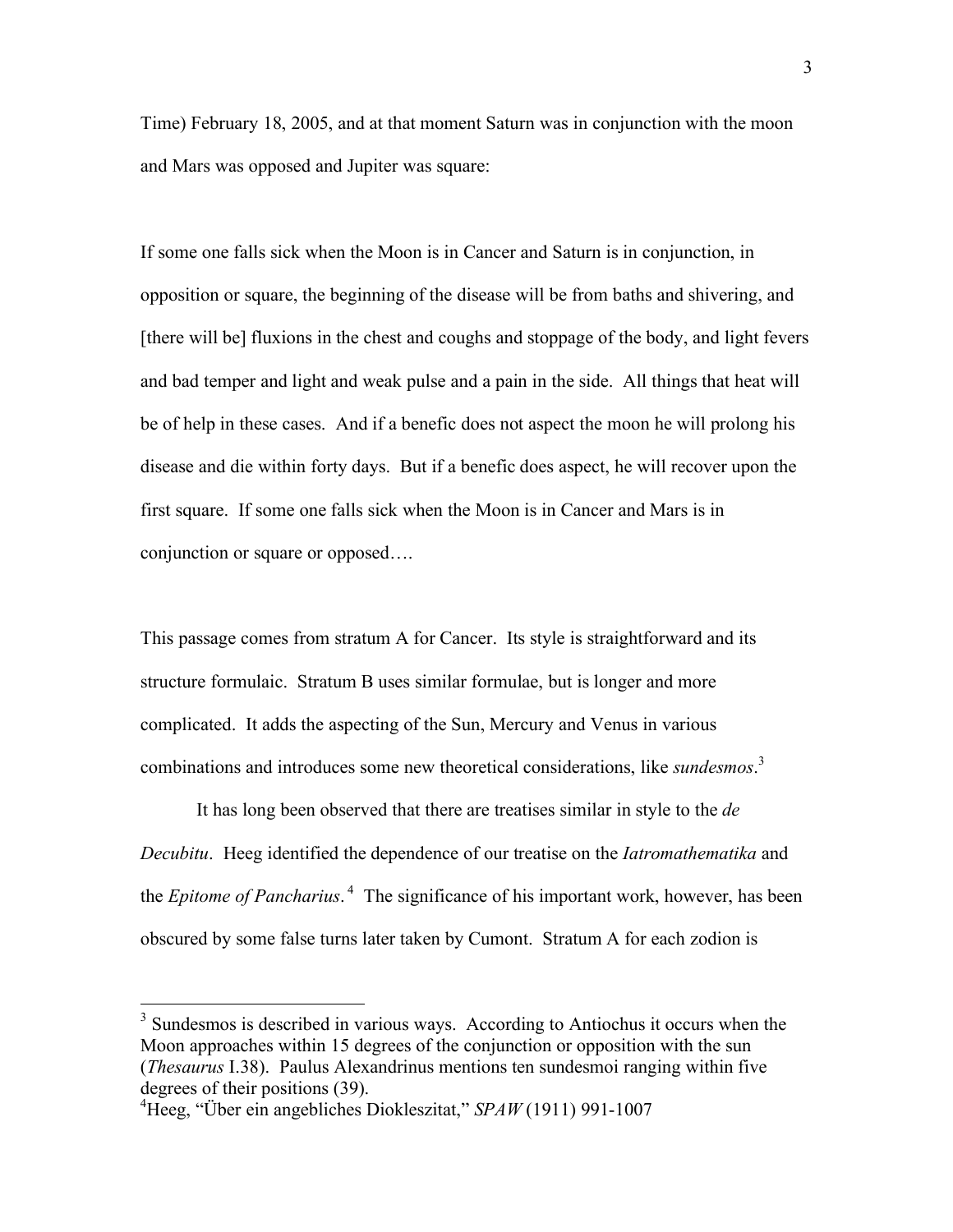essentially the same as a Hermetic text of astral medicine or iatromathematika published by Ideler in the 1841.<sup>5</sup> This *Iatromathematika*, like the *de Decubitu* contains an introduction (whose contents we shall consider below) and a zodiacal core. The zodiacal material of the *Iatromathematika* is incorporated largely verbatim into our treatise, to such a degree that there is significant agreement on contextually unmotivated variations in the text (e.g.  $\alpha\dot{\beta}\tau\ddot{\gamma}$  is added to the word  $\sigma\dot{\beta}\dot{\gamma}$  at the beginning of Virgo alone in both the *Iatromathematica* and *de Decubitu* A). It is clear that the zodiacal section of the *Iatromathematika* predates the *de Decubitu*. Not only does the existence of the *Iatromathematika* suggest its independence from the *de Decubitu*, but also the theoretical introduction of the *de Decubitu* is better adapted to Stratum B than to Stratum A, and consequently suggests that Stratum A was not originally composed by the author/editor of the *de Decubitu*. Also, it is clear that the author of the *Iatromathematika* has himself pilfered this zodiacal core, since his introduction too includes several passages that are irrelevant to the zodiaca.

This fact has significant repercussions for the dating of the treatise. Cumont had argued that since the Hellenistic names of the planets were used  $(\Sigma \tau \lambda \beta \omega \nu)$  for Mercury,  $\Pi$ upó $\epsilon$ <sub>i</sub> for Mars, etc.), the treatise dates from the Hellenistic period. Even accepting this only roughly accurate premise, his argument from names is problematic.<sup>6</sup> It is true,

 <sup>5</sup> Ideler, *Physici et Medici Graeci Minores* (Berlin 1841), published as two treatises what are clearly two manuscripts of a single treatise: JErmou` tou` trismegivstou peri; κατακλίσεως νοσούντων περιγνοστικά [sc.], ἐκ τῆς μαθηματικῆς ἐπιστήμης  $\pi \rho \dot{\rho}$ ς 'Αμμωνα Αίγύπτιον pp. 430-440, and Ιατρομαθηματικά 'Ερμοῦ τοῦ τρισμεγίστου πρός 'Αμμωνα Αίγύπτιον pp. 387-396. I shall refer to this as a single treatise, *Iatromathematika*.<br><sup>6</sup> There is evidence for post-Hellenistic use of the poetic names: Antiochus of Athens (3<sup>rd</sup>)

c. A.D. referred to the poetic names (*Thesaurus* II.8), as did Dorotheus (as quoted by Hephaistio (*Apotelesmatica* I.1).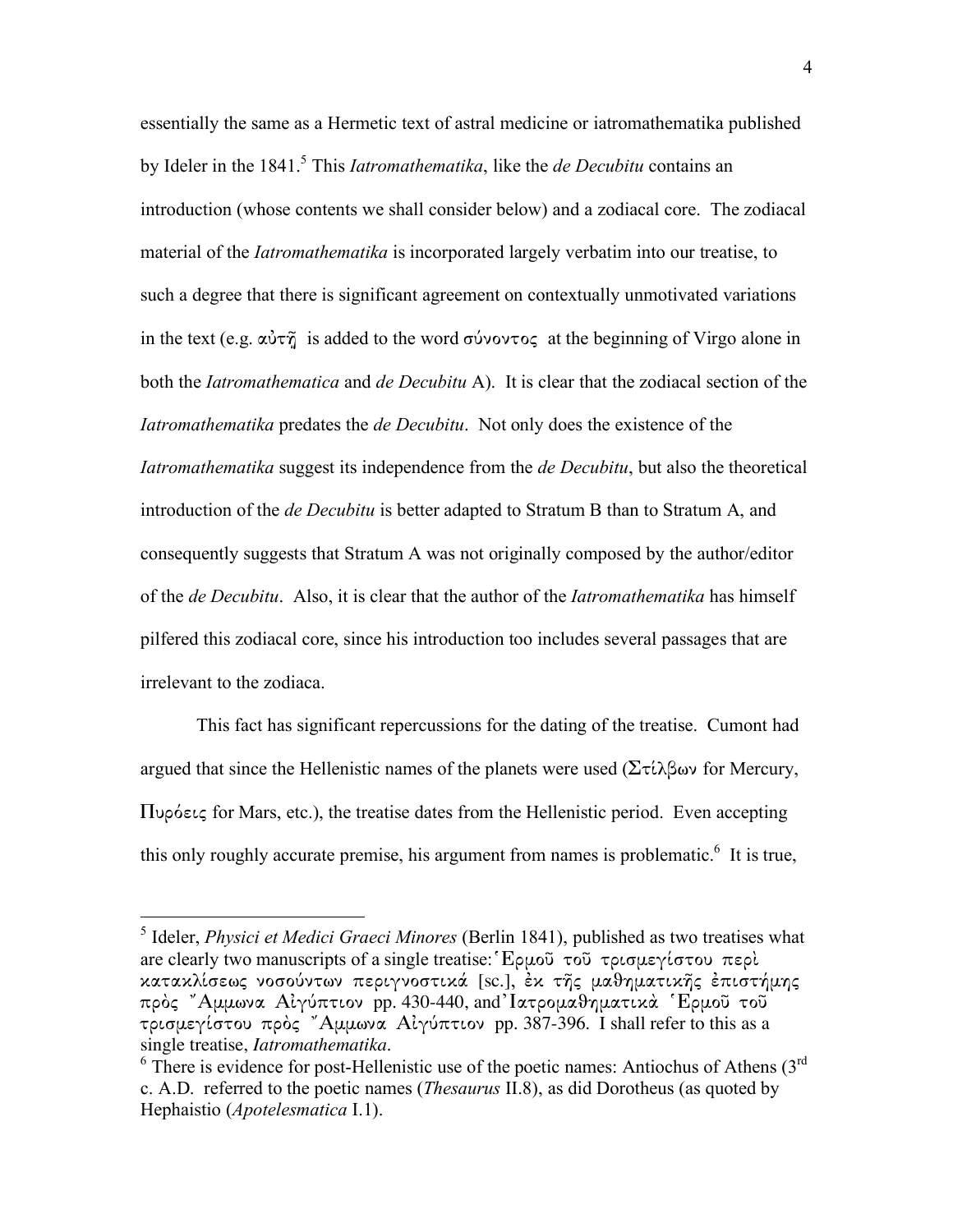as Cumont observes, that in the Syntagma Laurentianum (Laur. 28.34), a manuscript codex comprising many astrological works in addition to the *de Decubitu*, the Hellenistic names are used only in that treatise and throughout that treatise. Cumont infers that Hellenistic names come from the archetype and ultimately from the autograph. But since the names are used both in stratum A and stratum B, which clearly have a different textual origin, it is impossible to argue for an early date. The history of the text is clear at least to this extent: the *Iatromathematika* predates its inclusion in the *de Decubitu*, and the *Iatromathematika* for which there is also a manuscript copy in the Syntagma Laurentianum does not preserve Hellenistic names. It is highly unlikely that both stratum B and the version of the *Iatromathematika* copied subsequently into the original version of the *de Decubitu* as Stratum A both preserved these names, when other copies of the *Iatromathematika* do not. It is more likely that the names were a subsequent stylistic addition of an archaizing copyist. Cumont adduced this flawed argument because he did not take account of the stemmatic relationship among the treatises. Heeg for his part did not stress sufficiently how close the relationship is: there is as close a relationship between the *Iatromathematika* and Stratum A as there is between two versions of Stratum A (Kühn and Laur. 28.34). The argument from names, therefore, is very weak and it is Cumont's strongest argument for an early date. It may well be that Heeg's argument that the date of the treatise be fixed no earlier than the fourth century A.D. is preferable.

Stratum B has a textual history of its own. We have under the title *of Pancharii Epitome* (also preserved in the Syntagma Laurentianum) an abbreviated version of the same material from Aries to Scorpio. The *Epitome* omits the lengthy discussion of

1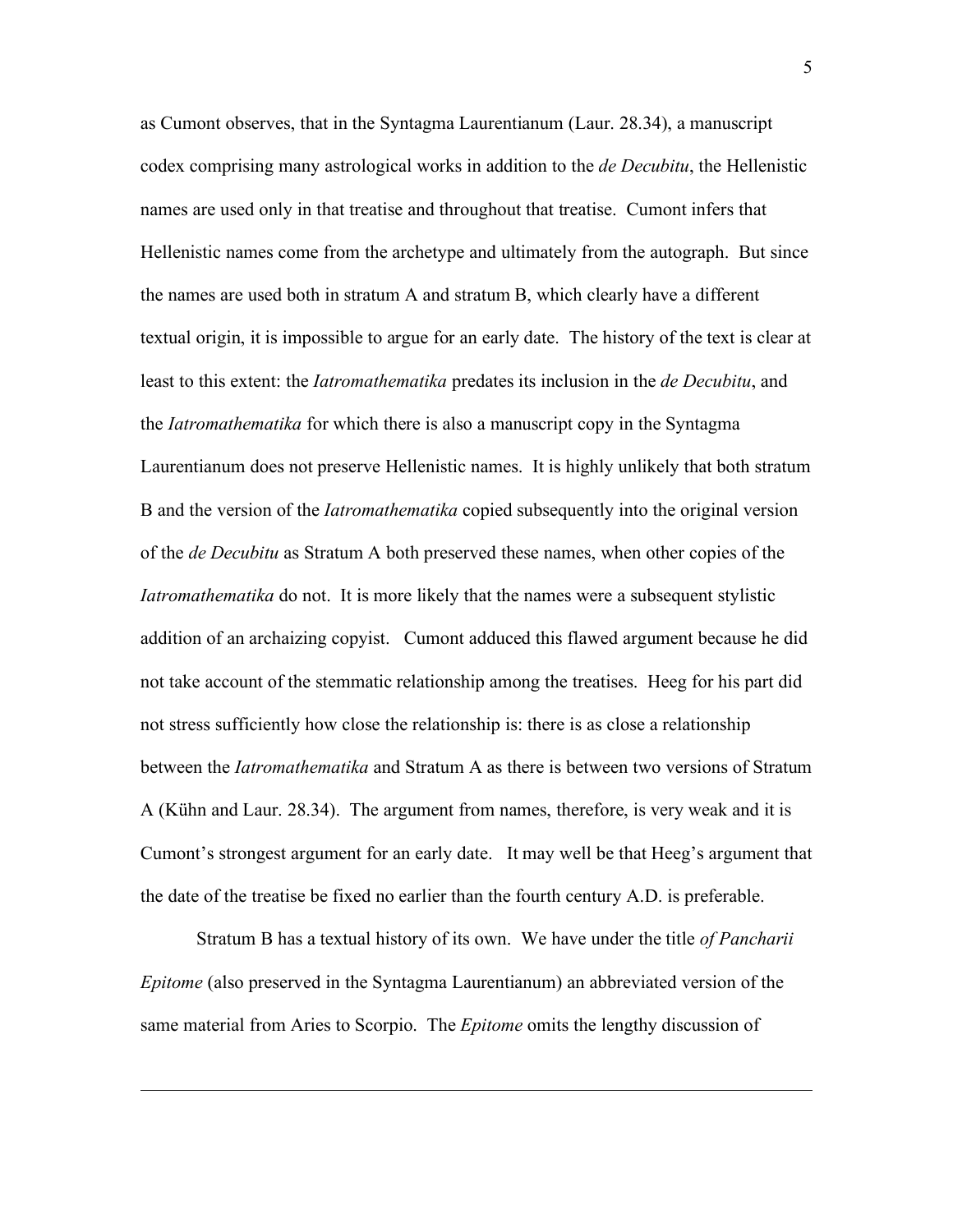symptoms and remedies found in Stratum B, but with the exception of some omissions and transpositions the astrological situations are much the same and sometimes the expression of the *Epitome* is strikingly similar to Stratum B. <sup>7</sup> What was omitted from Pancharius' original is not certain, but the epitomator may have been more interested in the astrological material and less interested in the lengthy and specific description of symptoms and cures such as we find in Stratum B. The fact that Pancharius also wrote a  $\Pi$ ερί φλεβοτομίας και καθάρσεως suggests an active interest in medical matters. It is clear that though Pancharius was a commentator on Ptolemy, this theory did not derive from Ptolemy, whose medical astrology is horoscopic rather than katarchic. Nor is it likely, given the transpositions, that Ps.-Galen took the Pancharius epitome and added the medical details. It is more likely that the medical details were part of the tradition our author was borrowing from.

The most likely compositional story concerning the *de Decubitu* is the following. Stratum B originated in a treatise which included of all of the planets in interaction with the Moon. This treatise was the basis of the Pancharius epitome, and perhaps of Pancharius himself. To this was added (it is not likely to be original) *de Decubitu's* theoretical chapter. Our author probably added Stratum A and finally his own Hellenizing introduction.

## Stylistic Archetype

/  $\sqrt{ }$ 

archetype a archetype b

<sup>&</sup>lt;sup>7</sup> For example, in Aries, Pancharius epitome says δ δε ήλιος και δ Έρμης προς το κείμενον σχῆμα <u>μᾶλλον ἀντιλήπτορές σοι</u> νοιείσθωσαν (*CCAG* 1.118.8-9) where the de Decubitu reads  $\epsilon i \delta \epsilon$   $\pi \nu \rho \acute{o} \epsilon \nu \varsigma$   $\pi \rho \rho \gamma \varsigma$   $\pi \rho \grave{o} \varsigma$   $\tau \grave{o}$   $\pi \rho \upsilon \kappa \epsilon \mu \epsilon \nu \omicron \nu$ σχηματισθείη σχήμα, <u>άντιλήπτορές σοι μάλλον</u> νομιζέσθωσαν. (Kühn, 19.535)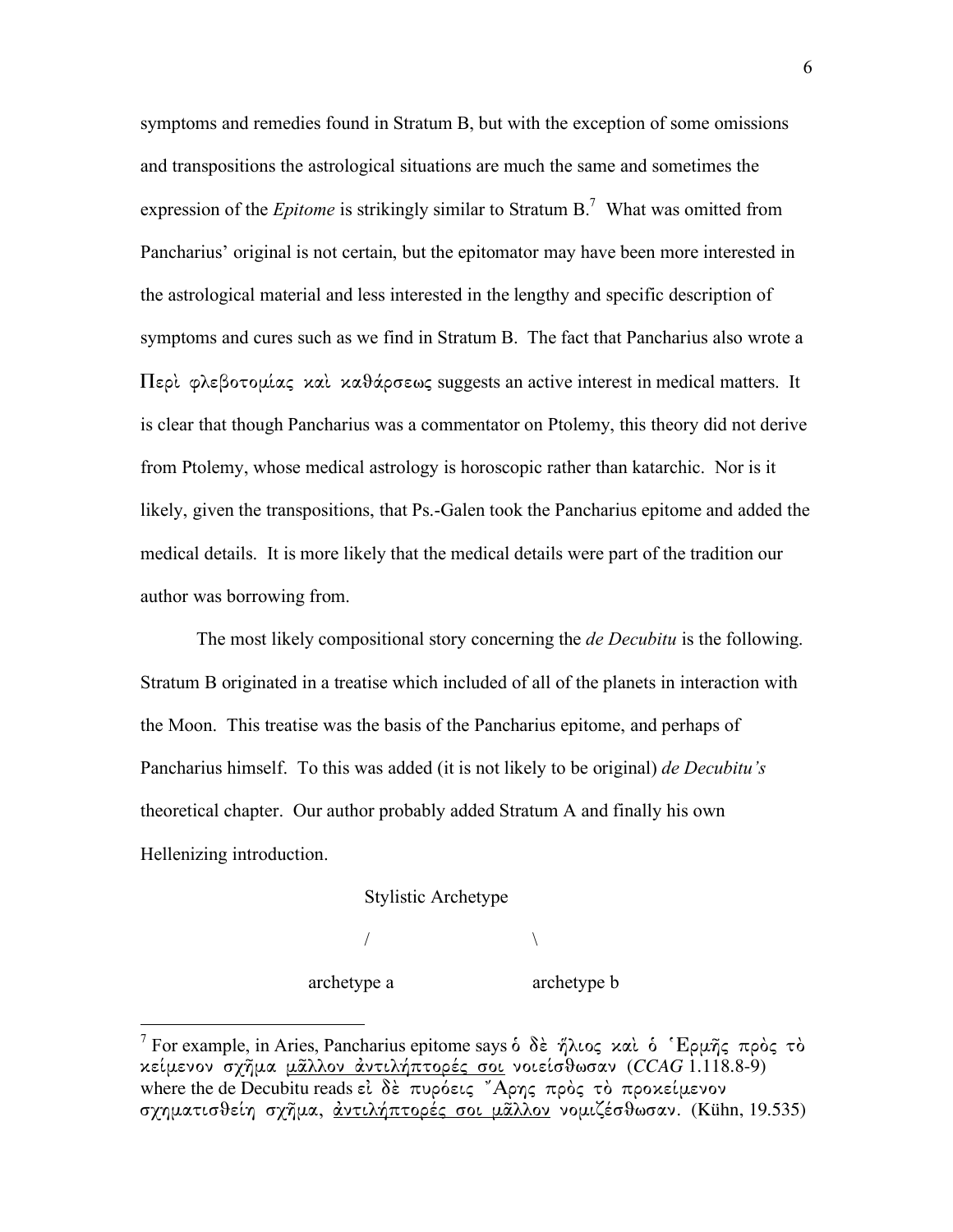

Common to the theory of both strata is the katarchic form of astrology dependent upon the position of the moon in the zodiac at the onset or  $x \alpha \alpha \gamma \gamma$  of the disease and upon the aspecting of planets in conjunction, opposition or square to determine the disease's nature and course. The strata clearly have a common generic origin, since they share verbal formulae and even some specific symptoms. Necessarily there was some original  $\Pi$ ερὶ κατακλίσεως from which both Stratum A and B ultimately derive and which included the motion and light of the moon and a full range of symptoms and cures in the tradition of Greek medicine. As for the differences, the *Iatromathematika/*Stratum A considers the aspecting of the malefics, Saturn and Mars only; Stratum B adds the Sun, Mercury and Venus in stratum B. Stratum B makes extensive use of the term "sundesmos" referring to moon's position at or near certain critical points. For the *Iatromathematika/Stratum A it is unimportant.*<sup>8</sup> Both consider the phase of the moon, which is described as the adding and losing of light, and the so-called "adding and losing in numbers" which seems to refer to the primary lunar anomaly, according as the moon moves faster or slower through the various zodia of the ecliptic. Since the phases of the

 <sup>8</sup> Sundesmos is mentioned in the theoretical chapter of the *Iatromathematika*, but it is not used in Stratum A.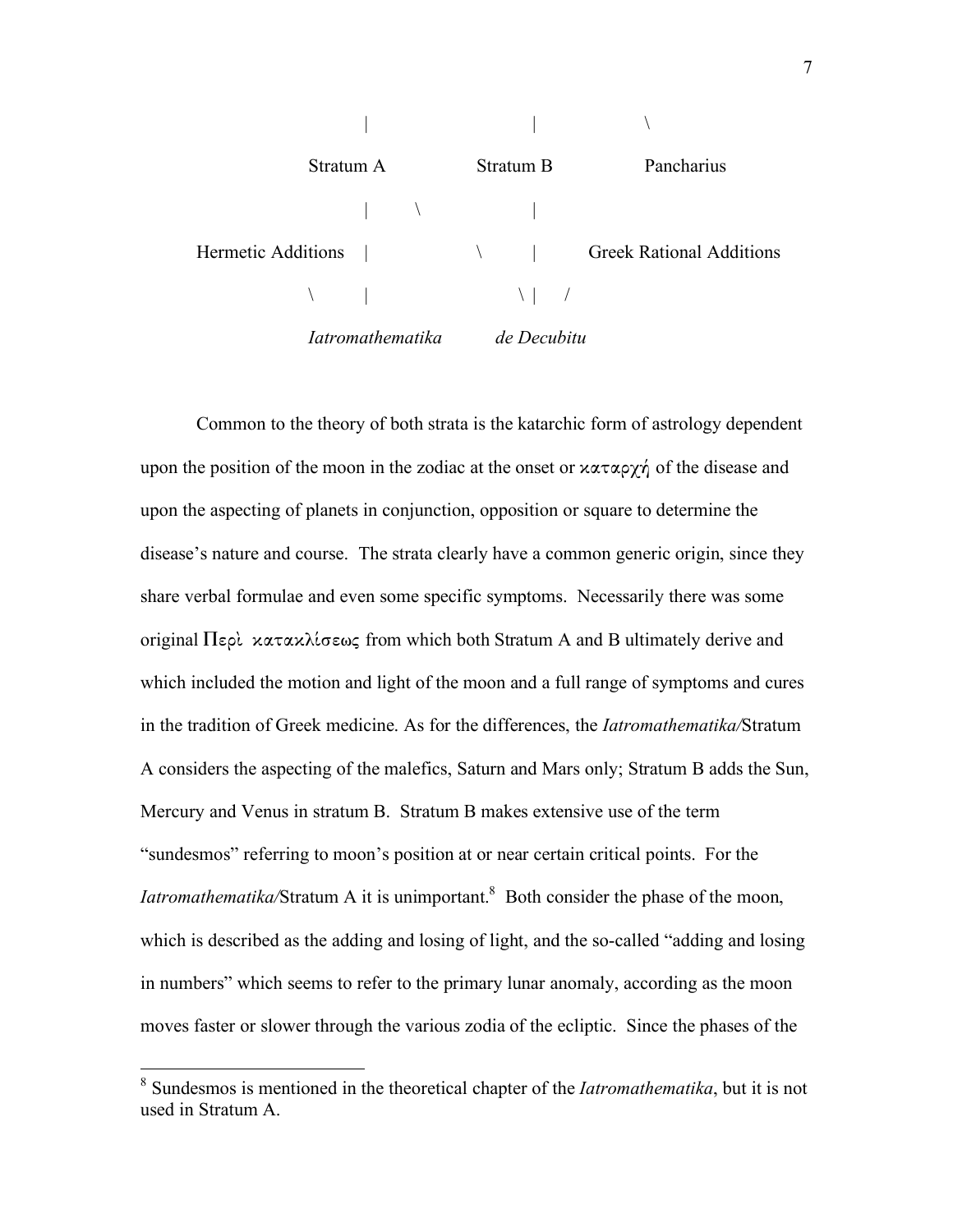moon and the period of the lunar anomaly do not coincide, we should expect to see four combinations of waxing/waning and accelerating/decelerating. We find all these combinations countenanced in the theory of the *Iatromathematika* (II.7), and occasionally in the zodiacal section, but for practical purposes not all four combinations are important, because in two of them, the influences cancel one another out. Moreover, these effects must be further coordinated with the malefics: hot and aggressive Mars will be abetted by a waxing and accelerating Moon; cold and sluggish Saturn will be abetted by a waning and decelerating Moon. In both sources, then, we find usually an interest in times of waxing acceleration and waning deceleration only. For this reason this prognostica, like others of the genre, will not cover every astronomical situation, but only those in which one or other influence clearly predominant.

The theory is clearly not influenced by the late Ptolemy, nor as some have supposed, by the early Nechepso and Petosiris.<sup>9</sup> The closest parallel we find to the *Iatromathematika* is in a passage included by Pingree in the Greek fragments of the first century A.D. Dorotheus. However, it is not clear that the passage is by Dorotheus. It is

We cannot accept the statement of Cumont, 131: 'Cette oeuvre ne peut être postérieur au 1er siècle de notre ère: elle appartient peut-être encore à la période ptolémaique. Elle reproduisait – ce résultat des recherches de Heeg reste acquis – les doctrine de cette 'iatromathématique' égyptienne qui fut exposée en grec à partir du IIe siècle avant J.C. sous les noms empruntés de Pétosiris-Nechepso ou d'Hermès Trismégiste.' Pingree (*Yavanajataka of Sphujidhvaja* (Cambridge 1978) 431) directs us to Riess' edition of the fragments of Nechepso and Petosiris (*Philologus Supplementband* 6 324-394) fragments 28-29. But the surviving material laid out in Riess indicate a vastly different method. They make use of decans, amulets and spells throughout and are very similar to the decanic texts we have from Pitra (*Analecta Sacra et Classica Spicilegio Solesmensi Parata* (Paris 1888) 275-299) and Ruelle ("Hermès Trismégiste, Le Livre Sacré sur les Décans," *RPh* 32 (1908) 247-277). The attribution of the lunar theory of illness to Petosiris by the late  $\ddot{\alpha} \lambda \lambda \eta \, \sigma \kappa \dot{\epsilon} \psi$ *ig* (*CCAG* I.126.5-128.2) is certainly made because of his association with Hermes, and is not an independent witness to the works of Nechepso and Petosiris.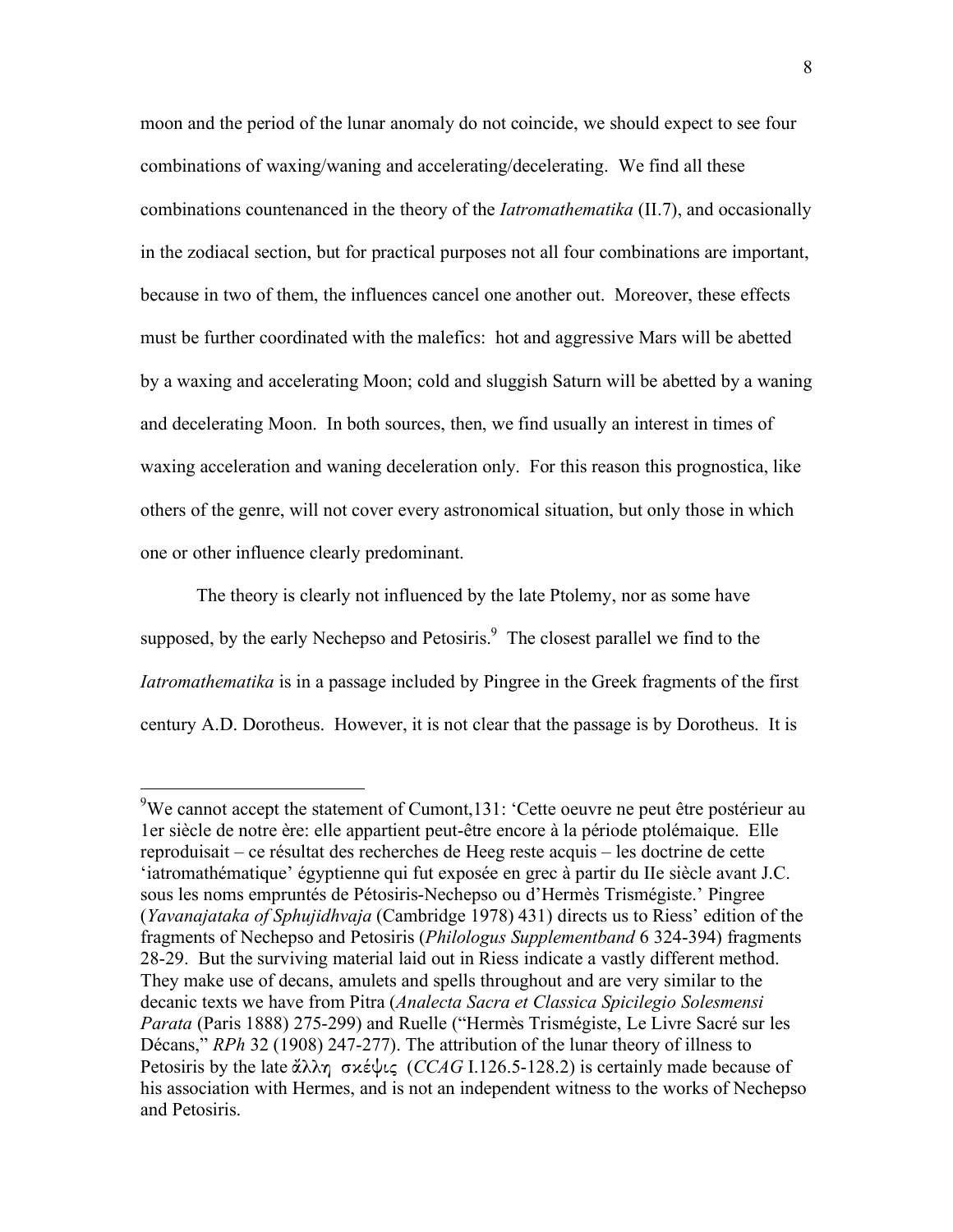found in the  $\pi$ spl *κατακλίσεων και* νόσων of the *CCAG* I.122-24, which is without attribution in the Laurentian syntagma, but is attested by the Arabic translation of Dorotheus (V.41.30-34). However, the entire chapter V.41 is not found in Hephaestio (who, however, copied much of Dorotheus, and is therefore a witness to his work) and this constitutes an argument from silence against its being attributed to Dorotheus. Moreover, this chapter in the Arabic, uniquely and explicitly bears another attribution, "as Qitrinus the Sadwali says. I took this statement from him". So this section does not profess to be by Dorotheus either in the Arabic or in the Syntagma Laurentianum. And so another piece of evidence for the early dating of the doctrine disappears.

A careful study of the medical theories and vocabulary (e.g. pulse theory) is outside the scope of the present study. But a cursory investigation reveals nothing inconsistent with a Hellenistic date, nor is anything clearly post-Galenic. Still the enthusiasm for blood-letting may suggest a Galenic influence. Only the heating effect of Mars and the cooling effect of Saturn is a Ptolemaic innovation.<sup>10</sup> We are left with broad parameters for dating: somewhere between the Hellenistic period and late antiquity.

<sup>&</sup>lt;sup>10</sup> Ptol. *Tetr*. (I.4) classifies the planets according to the four qualities and the inherent capacity of each planet to produce warming, cooling, moistening or drying effects in the human and terrestrial realms. This is the first evidence in the astrological literature to describe the nature of the planets based solely upon their qualities (e.g. Saturn has the power to cool and moderately to dry, Mars to dry and to burn, etc.). In Dorotheus' section on katarchic illness (V.42), which we question as genuine Dorotheus, he does assign long term illness that arises from heat to Mars and such illness that arises from consumption, coldness and swelling to Saturn (V.41. 4-5). The most detailed exposition of the planets in any of the earlier authors is found in Vett. Val. 1.1, (contemporary of Ptolemy) and this is clearly hermetic in nature as he gives the correspondences between each planet and its body parts, minerals, color, taste, as well as occupations, activities, personality characteristics, and some quality of the soul. In regards to Saturn, he mentions that this planet is indicative of "whatever ailments are formed from moisture and cold," and in the section on Mars he notes that it "introduces fevers and inflammations, and is the "lord of blood."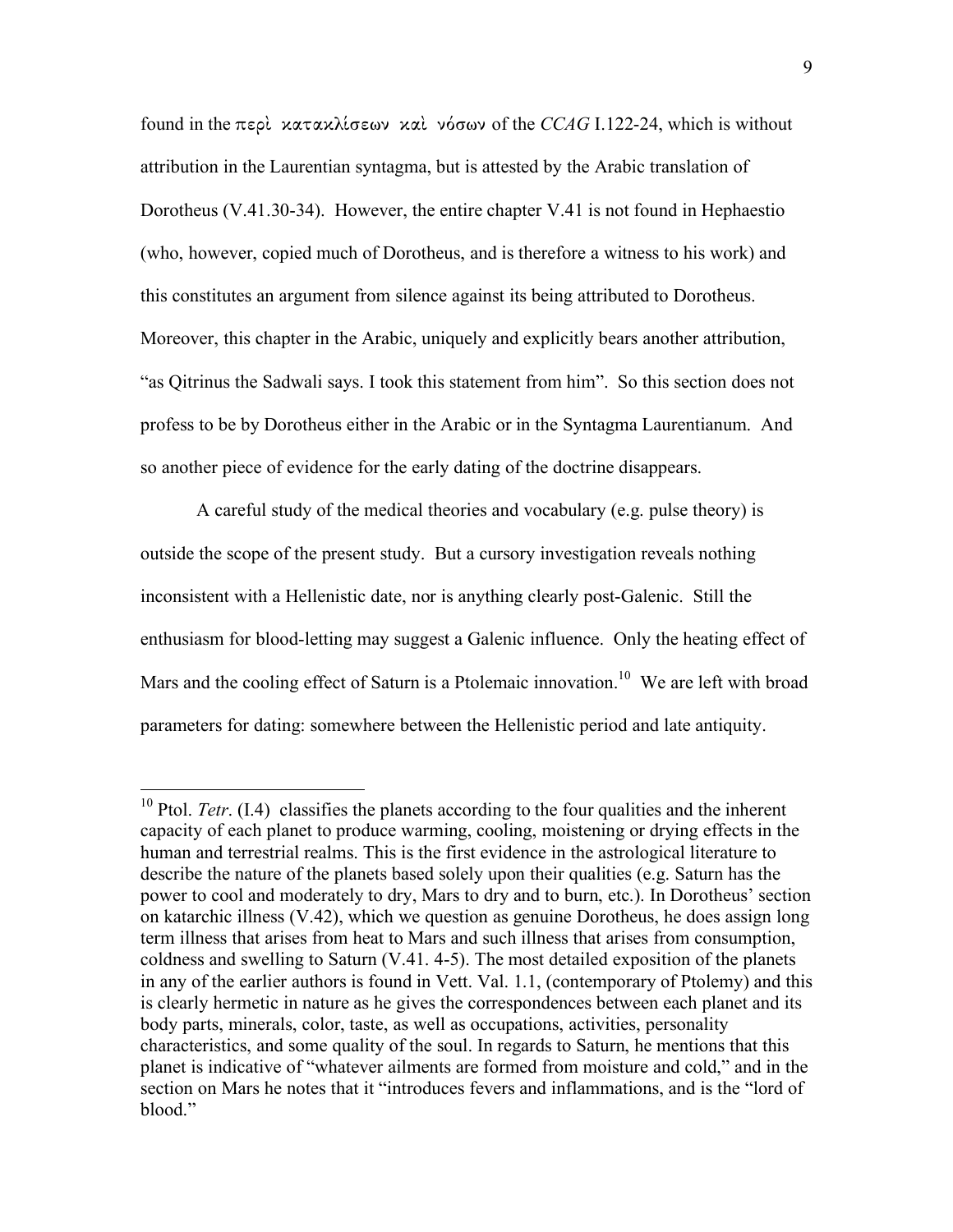Medical astrology had its proximate origin in Hellenistic Egypt. It was originally (to the extent that its obscure beginnings can be recovered) a fusion of Egyptian, Babylonian and Greek interests and conceptions. Since it draws on all the traditions it behaves as common cultural property and can slip easily between communities and contexts, being an attractive means for all groups to access alien culture. Once the core iatromathematical texts become locked into their characteristic formulaic expression, they become, as it were, integrated blocks of data displaying a high degree of uniformity, and serve as intellectual and cultural commodities. But their story does not end in this universal, identical form; in each case and especially in the *de Decubitu*, the core is reappropriated and reembedded in a specific cultural context.<sup>11</sup> The author/editor has made use of a variety of techniques to present the treatise as traditionally Greek and make it safe for Greek rationality.

The ease and superficiality of this cultural transfer is made clearer by the different editorial choices made in different sections of the *de Decubitu* itself. The Hellenizing introduction is a tightly unified and organic piece of Greek philosophical reasoning. It stands in sharp contrast to the episodic lists of the zodiacal section and especially to the thoughtless inclusion of two independent strata side by side. Our author/editor was able to slip easily between two different intellectual styles.

<sup>&</sup>lt;sup>11</sup> As Fowden, *Egyptian Hermes* (Cambridge, 1986) 73 has said: "the Hellenized Egyptian wrote the Greek language, to whose expressiveness he was sensitive, and thought in Greek categories, whose subtlety he exploited. But once he had been moulded by that culture, he became first its bearer, then its arbiter." Fowden may express the relation as too passive.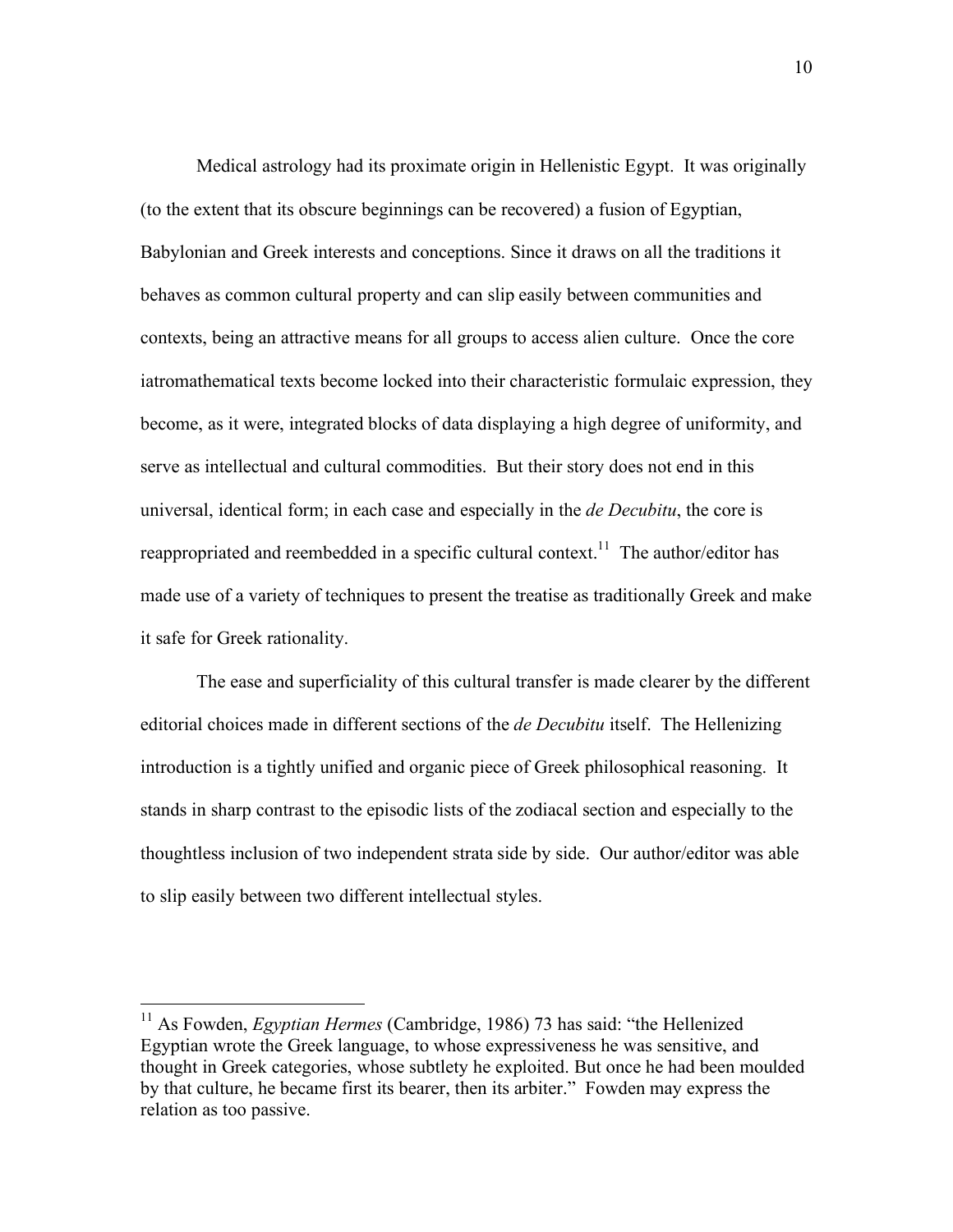The difference between the styles is dictated by their exoteric and esoteric

contexts. The esoteric community, though it may be socially marked off from the wider world (as it commonly thought), can leave its peculiar cultural assumptions implicit just because of the initiation and practice required to join the community.<sup>12</sup> Every Hermetic astrologer knows what to do with the lists and is experienced in negotiated conflicting and competing lists. The exoteric treatises, by contrast, must circulate in a world of fewer common assumptions, and for that reason are more rhetorically marked: they require slicker marketing.

The *Iatromathematika* announces itself as Hermetic from the outset: its title claims Hermes Trismegistus as author.<sup>13</sup> The treatise begins with an apostrophe to

 $12$  Fowden (193) has well argued that the nature of Hermetic community was similar to the Platonic and especially Gnostic communities: "the texts themselves tell us of small, informal circles of the literature but not (usually) learned gathered round a holy teacher and given up to study, asceticism and pious fellowship." He describes Hermetism as unfit to be a public doctrine, in so far as they are counter-cultural and reject the mainstream rhetorical and philosophical education.

<sup>&</sup>lt;sup>13</sup> There is an interesting passage in C.H. XVI (Asclepius to King Ammon, just as our treatise is to Ammon) on Hermetic style and the Egyptian language. It suggests that the Hermetic community was aware of their peculiar form of discourse as distinct from the Greek (Copenhaver's translation): "I have sent you a long discourse, my king, as a sort of reminder or summary of all the others ; it is not meant to agree with vulgar opinions but contains much to refute it. That it contradicts even some of my own discourses will be apparent to you. My teacher, Hermes – often speaking to me in private, sometimes in the presence of Tat – used to say that those reading my books would find their organization very simple and clear when, on the contrary, it is unclear and keeps the meaning of its words concealed; furthermore, it will be entirely unclear (he said) when the Greeks eventually desire to translate our language to their own and thus produce in writing the greatest distortion and unclarity; But this discourse, expressed in our paternal language, keeps clear the meaning of its words. The very quality of the speech and the <sound> of Egyptian words have in themselves the energy of the objects they speak of. Therefore, my king, in so far as you have the power (who are all powerful), keep the discourse uninterpreted, lest mysteries of such greatness come to the Greeks, lest the extravagant, flaccid and (as it were) dandified Greek idiom extinguish something stately and concises, the energetic idiom of <Egyptian> usage. For the Greeks have empty speeches, O king, that are energetic only in what they demonstrate (apodeixis), and this is the philosophy of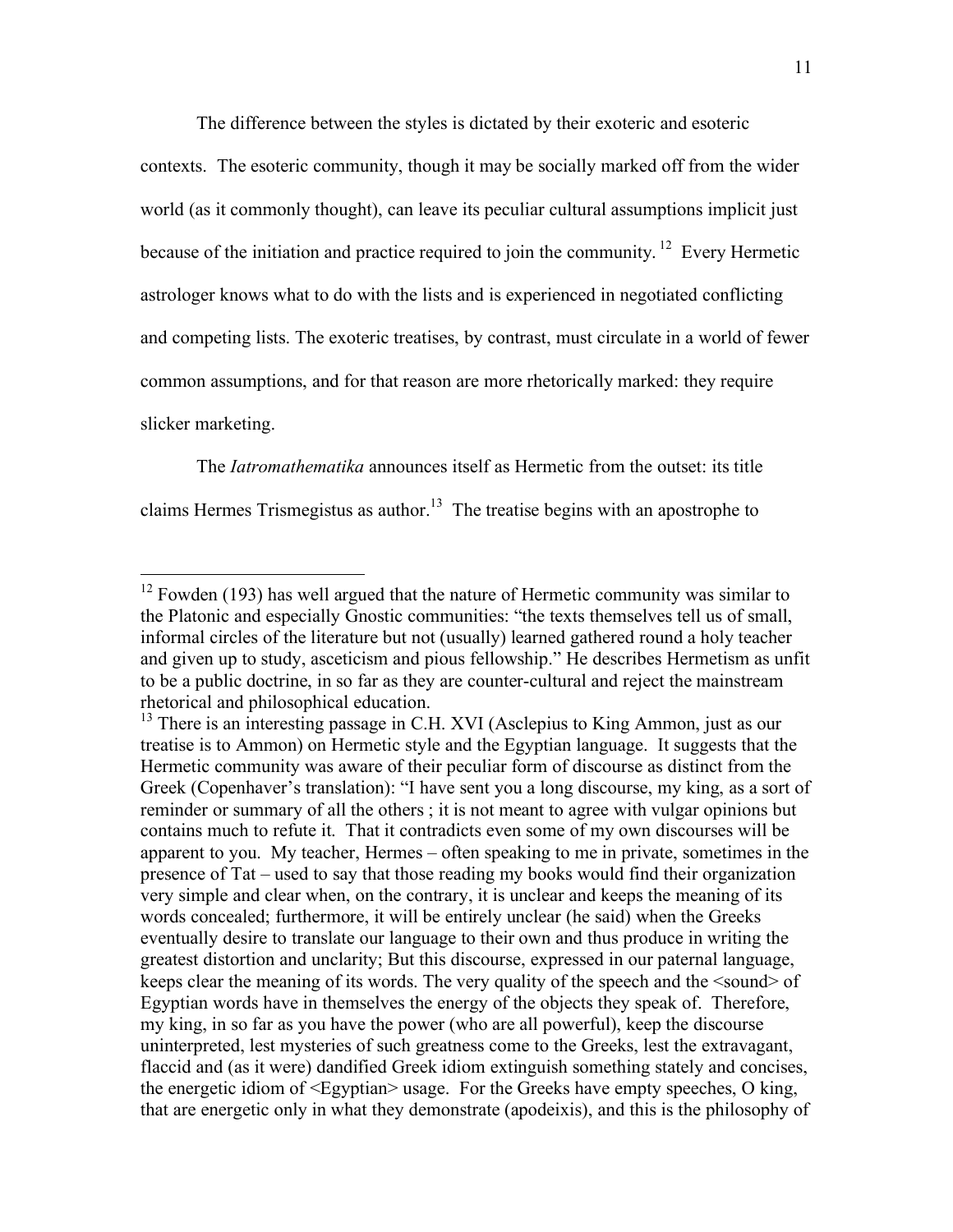Ammon, who is addressed on more than one occasion in the *Corpus Hermeticum*, and so assumes the divine Hermes as the author.<sup>14</sup> We find in the first sentence an articulation of the fundamental Hermetic theme of microcosm and macrocosm:<sup>15</sup> "The wise men, O Ammon, say that man is a cosmos." The authority for the statement is the generic "wise men" rather than the specific authorities we find in the *de Decubitu*, and by this means the author increases the mystery.

The *Iatromathematika* then adds material of its own, two lists of body-cosmos (or melothesiac) correspondences: one between the planets and organs of sense in the head, another between the four large parts, the head, torso, arms and legs, which may be weak in some respect at conception or birth and some master planet which is malefic.<sup>16</sup> This correspondence between organ and heavenly body is originally Egyptian and found in a number of decanic texts.<sup>17</sup> The zodiacal section preserves a single remnant of this theory in the association of Aries with the head: otherwise melothesia is ignored. The Egyptian theory that rays effect the parts of the body through a magical force is mentioned several times. <sup>18</sup> The *Iatromathematika* also adds, in a way reminiscent of Egyptian decan texts and the herbal and magical medical tradition, extensive lists of plants that heat and cool, which though germane to the subject of the treatise, are not incorporated in the zodiaca.

<u>.</u>

the Greeks, an inane foolosophy of speeches. We, by contrast, use not speeches but sound that are full of action."<br><sup>14</sup> There may be an association between Ammon and decans. In the temple of Amun of

Hibis 'the priests of the temple may have regarded this assemble of decans as a heavenly manifestation of Amun's universal might," Kákosy, "Decans in Late-Egyptian Religion", *Oikumene* 2 (1982) 179

<sup>15</sup> Festugiere, *La Révélation d'Hermès Trismégiste* (Paris 1950) I.126-27. This theme straddles the Greek and Egyptian tradition.

<sup>&</sup>lt;sup>16</sup> The fact that the introduction contains this horoscopic method while the zodiacal section is entirely catarchic is another indication of their original independence.<br><sup>17</sup> See Pitra and Ruelle.<br><sup>18</sup> Ideler, 430.3 and 19. See Fowden, 76.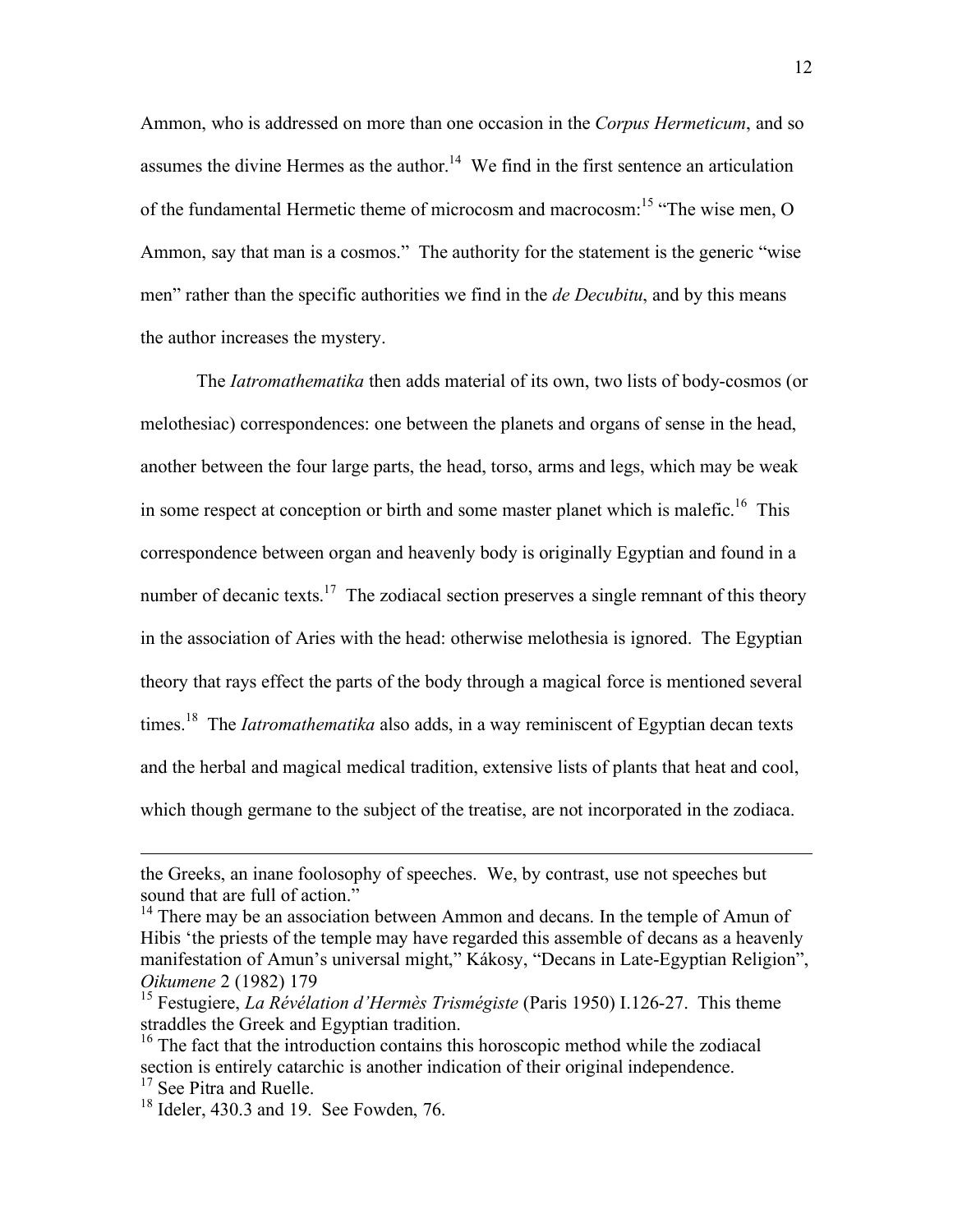Finally, the Hermetic treatise assumes the relevance of astral medicine to its purpose whereas the *de Decubitu* self-consciously argues it. This is not to say that the Hermetic text has no account for the effectiveness of astral medicine. In fact it has an elaborate theory of rays. It does not, however, engage any outside community, but assumes only its own Hermetic world. All these features serve partly to establish the community to which the treatise is addressed, and to frame and recontextualize the common core.

As we might expect the Hellenizing text displays an even more explicit cultural awareness. The first chapter of the *de Decubitu* is written in the style of Greek high culture, replete with sophisticated periodic sentences containing a balanced diction and thought, and a simple, but finely structured argument. The author clearly wished to portray himself as a man of liberal education:

Concerning the existence of the astrological science, the opinion of the Stoic philosophers, men who have elaborated arguments and shown what sort of thing life is, has sufficed. But nonetheless, since our present account also concerns things which the medical art professes, it is necessary to set out the accounts of those of highest repute in it, in order that it may be known to all that these very doctors too, because they consider of greatest importance the provident part of their craft, have attributed this to the astrological art; and if not everyone, at least the majority. Hippocrates at any rate, who is great in his antiquity and wondrous in his knowledge says, "Whoever practices medicine without a study of nature, their minds wander sleepy in the shadow and grow old." Not only does he say that they will not be right, but also that they will err. For he said that the mind of those who do not make use of the study of nature wander in the darkness. But the part of astrology that studies nature is the greatest part. And he who praises some part all the more would praise the whole. And Diocles of Carystus even more incisively says – not just himself, as you too know - and also records that the ancients too made prognoses of illnesses from the light and the motion of the moon. So when men of such age and stature in esteem and knowledge – not followers in medical prognostication, but founders of their own schools – have accepted this art and enjoyed the toil of others, why do they doubt about these things? Whence, you too, dearest Aphrodisios, work though the manner of decumbiture and follow the aforementioned men, and you will enjoy the finest part of your own craft, prognosticating and telling in advance what is going to befall those who are sick.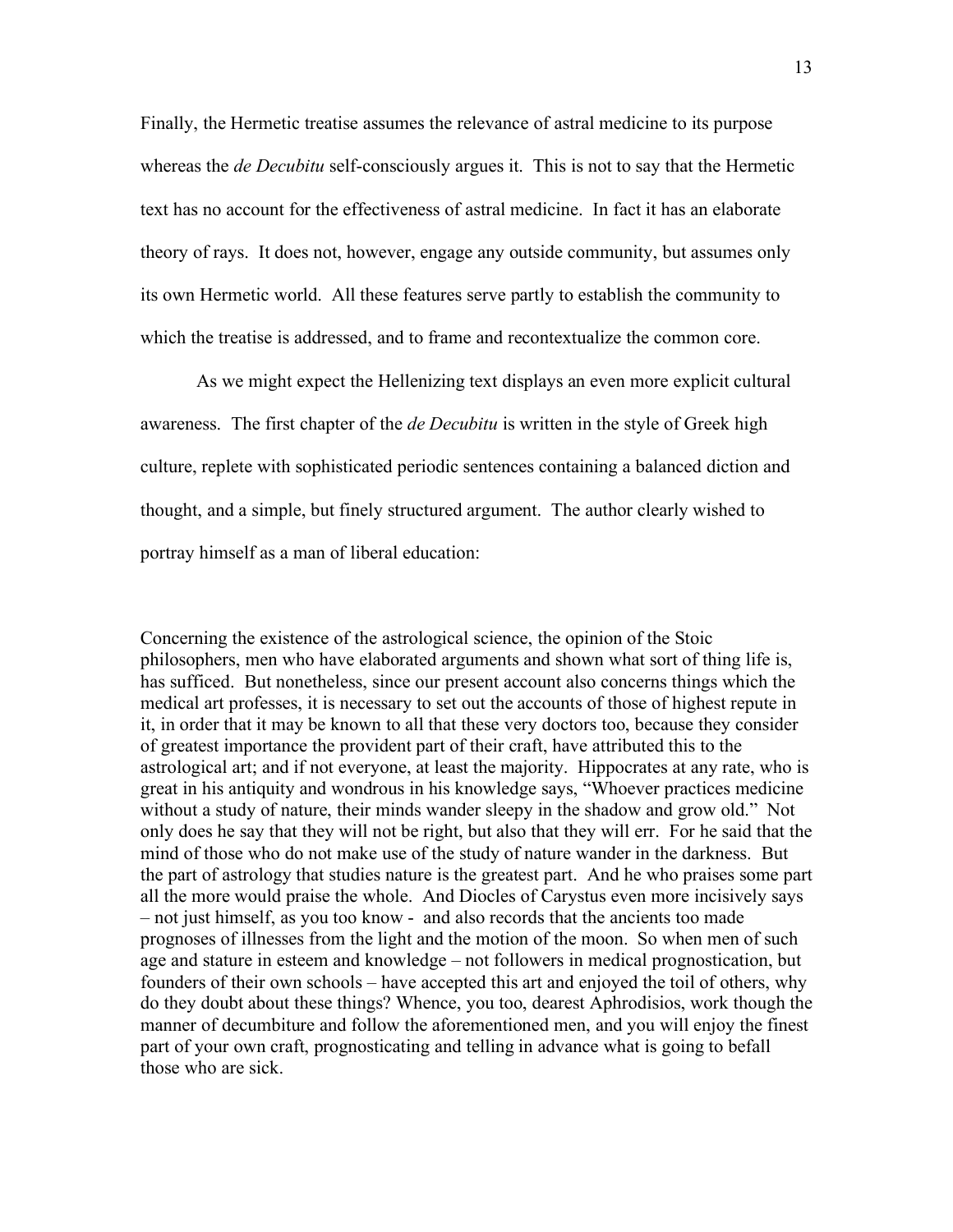Our author addresses the treatise to the otherwise unknown Aphrodisios ( $\varphi \iota \lambda \tau \alpha \tau \varepsilon$ )  $A\varphi\varphi\varphi\delta\zeta\varphi$ , a name attested from at least the fifth century) in the first chapter in a manner typical of Greek technical and didactic treatises and so presents the treatise as a private communication to a friend or patron who has expressed interest in the art.<sup>19</sup> Such an address makes the treatise an act of xenia among aristocratic or would-be aristocratic friends, a typically Greek gesture. But such gifts must be publically displayed in order to be effective and so its self-presentation is exoteric rather than an esoteric. The difference can be seen by comparision with the *Iatromathematika'*s address to the divine Ammon, which because it is the address of one god to another refuses to subject itself to the same degree of public scrutiny.

Our author cites Greeks, the Stoics, Hippocrates and Diocles of Carystos as authorities. No particular Stoic is named nor is any particular doctrine; they are merely described as men who have elaborated treatises and "present what sort of a thing life is." This implies no particular adherence on Aphrodisios' part. We can suppose, however, that Aphrodisios is sympathetic to Stoic philosophy at least as an authority.<sup>20</sup> In the transition from the Stoics to Hippocrates we see the Peripatetic shift from generic philosophical considerations to matters appropriate to the special science (medicine) at hand. This is a fundamental topos of Greek rationality and displays a self-conscious awareness of the organization of knowledge essential to general  $\pi \alpha \iota \delta \varepsilon \iota \alpha$ . Similarly the

<sup>&</sup>lt;sup>19</sup> The fact of the address recommends the idea that the author of the introduction of the *de Decubitu* had a hand in the composition of B: the  $2<sup>nd</sup>$  person address is present both in the introduction and in the B sections, e.g. in Aries 535.8; Taurus 538.10.

<sup>&</sup>lt;sup>20</sup> The question of the Stoics commitment to astrology comes up, since Tony Long has brought this orthodoxy into question. It is clear that Manilius and others thought that the Stoics were adherents and claimed them. If Long is right, the author's claiming the Stoics as supporters of astrology may argue against a very early date for the treatise.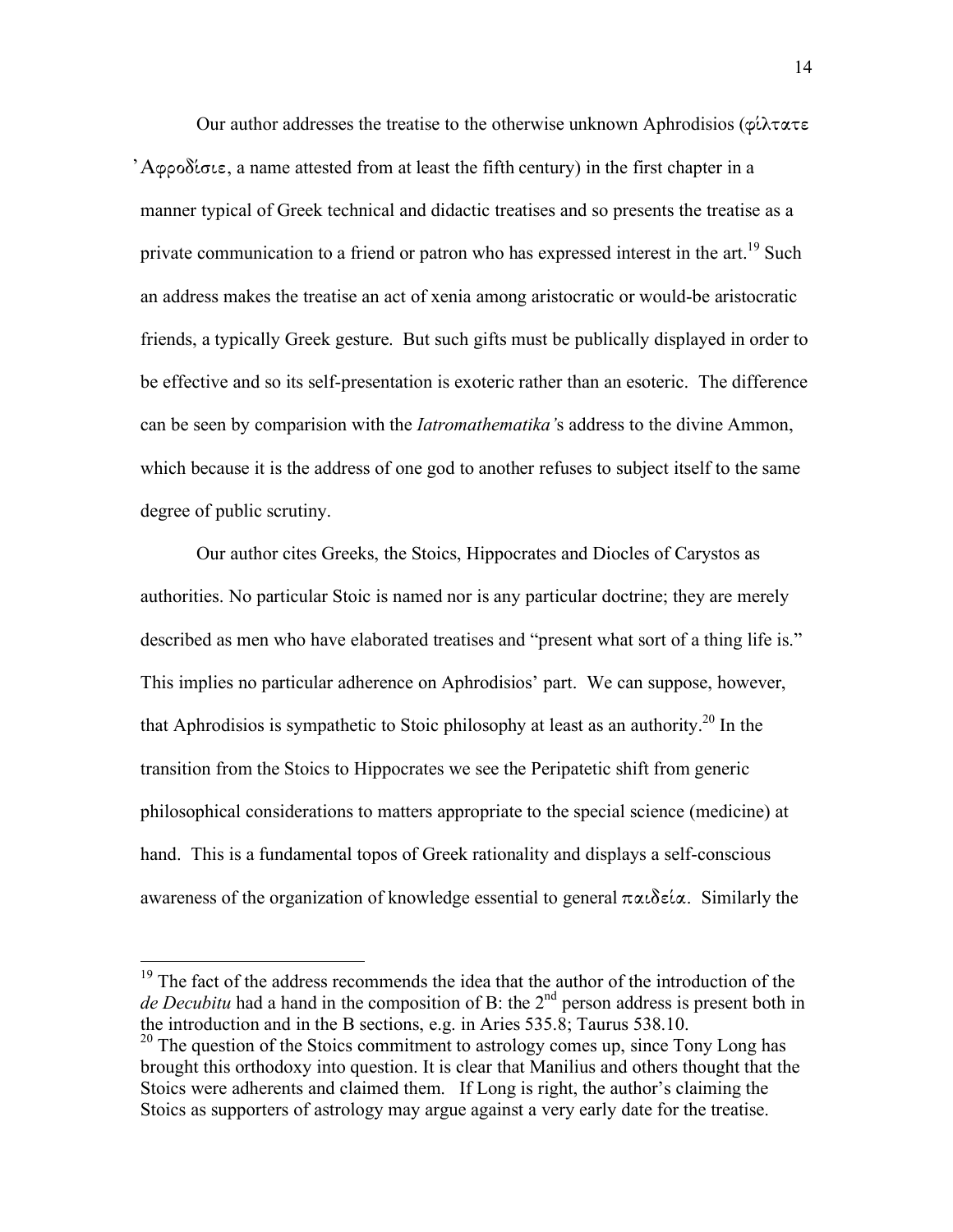claim that "if not everyone" of the best doctors, "at least the majority" support astrology sounds like an Aristotelian  $\zeta \vee \delta_0 \zeta_0$ , a statement of the reputable opinion of all men, most men or the wise', which licences its use as a premise in a dialectical argument.

Although the quote of Hippocrates in the introduction cannot be traced to any known work, and is conceivably spurious, our author carefully preserves the Ionicisms of Hippocrates : 530.5 δκόσοι (Laur. 28.13) 530.6 τουτέων (Kühn, Laur 28.34, Laur. 28.13). The fact that the quote alludes to a Hippocratean citation in Plato's *Phaedrus* (207c-d), confirms the author's preference for philosophy. All the same, the quote is unlikely to have been fabricated by our author: it is not very useful to his purpose, and he must take pains to interpret it. It concerns the role of physiognomy or study of nature,  $21$ and he claims that physiognomy is the biggest part of astrology. Here again our author betrays his Greek philosophical education in his use of another Peripatetic topic of dialectical argument: he who praises some part, he says, would much more praise the whole.<sup>22</sup> Again, though our author shows the form of reasoned debate, he falls short of the spirit: the topos is being applied in this case with misleading ambiguity. All the same, as Edelstein has pointed, out Greek medicine distinguishes itself partly through its close

 <sup>21</sup> As also noted by Schöne and Wellmann (cited by van der Eijk). Van der Eijk, *Diocles of Carystus* (Leiden, 2001) II.136-7 notes that commentators have trouble with the term "physiognomy" (which means the relationship between physical appearance and character), and suppose it must mean φυσιολογία.<br><sup>22</sup> Arist. *Top*. VI. 13 150a35-6: "see if the whole is good or evil, and the parts neither, or

vice versa, if the parts are good or evil and the whole neither. For it is impossible either for a neutral thing to produce something good or bad, or for things good or bad to produce a neutral thing." Again 150b14 "see whether the whole, as produced from a better and worse, fails to be worse than the better and better than the worse element. This again, however, need not necessarily be the case, unless the elements compounded are in themselves good."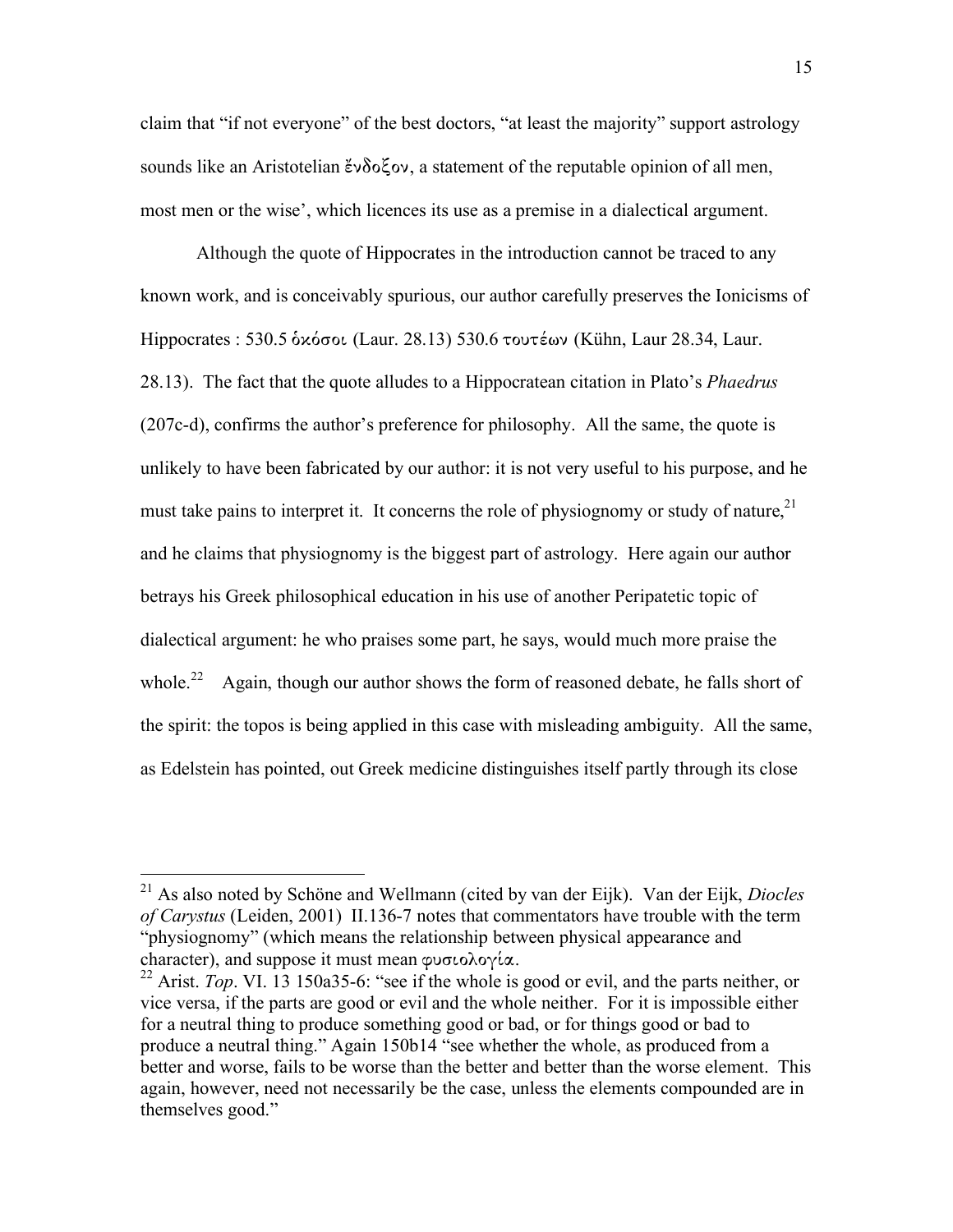relationship to philosophy.<sup>23</sup> It is nevertheless remarkable that the author did not choose some more appropriate citation from Hippocrates: *Airs Waters Places* discusses the importance of the risings and settings of the stars on 'knowing beforehand the nature of the year that is coming (I.73). *Prognostics* (20) too relates the cycle of critical days to the days of the year and the month, though the connection to the month is not made very clear. *Aphorisms* 2.23-24 shows a tendency to seven day multiples. This very fact suggests that our author's acquaintance with the Hippocratic corpus was slight.

Aphrodisios is presented as being familiar with the works of Diocles of Carystus (4<sup>th</sup> c BC doctor and contemporary of Aristotle) ώς και σύ γιγνώσκεις. Diocles says that he and the ancients too prognosticated diseases from the light and motion of the moon.<sup>24</sup> This is not likely to have gone beyond the coincidence of moon phases with biological conditions. Aphrodisios is presented, then, as someone who has read Diocles, though perhaps not too much Stoic philosophy: a doctor, then, or at least an educated amateur.

Among other topics in the rhetoric of rationality, which appeal to the public and open nature of rational discourse, our author makes use of the topic of the authority of the human and historical first discoverer and the related topic of the intellectual contest. Hippocrates and Diocles are Greeks and both cited as founders of medical schools, and not just followers: being innovators they enjoy especial authority. The need to innovate and to contest with one's predecessors is typical of Greek self-representation, as G.E.R.

<sup>&</sup>lt;sup>23</sup> 'Hellenism of Greek Medicine' in *Ancient Medicine*, 372-3.

 $^{24}$  van der Eijk does not reject the fragment, as do Heeg and Jaeger. He does not deny that Diocles could be interested in astrology, but notes that the statement here does not go beyond belief in the effect of lunar and general meteorological conditions. He notes Diocles' interest in the number seven, in which he follows Hippocrates.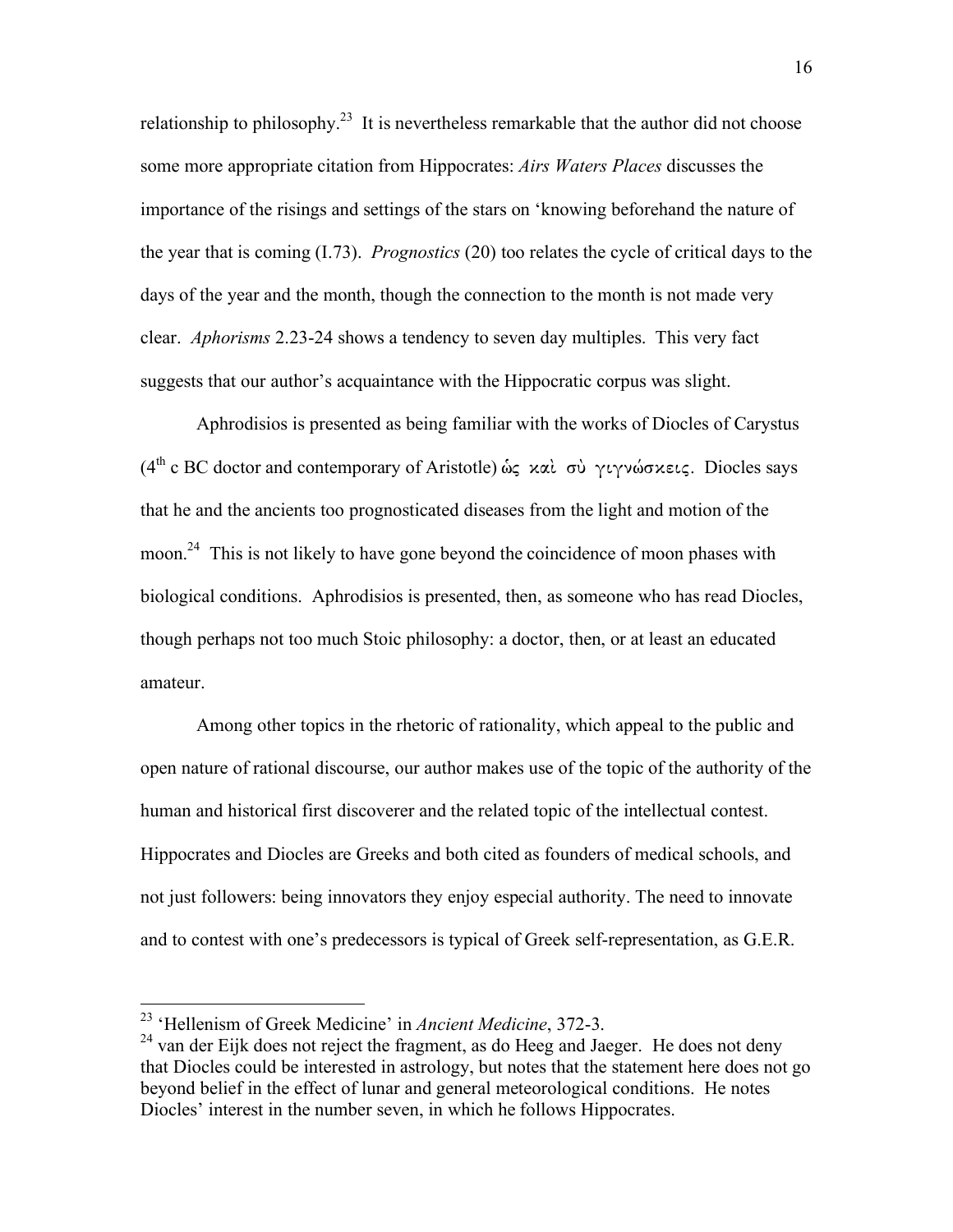Lloyd has argued.<sup>25</sup> For this reason our author also finds it appropriate in the second chapter to fault those who hold that increase in the light of the moon is important as some mistakenly assert, ( $\hat{\omega}$  $\zeta$   $\tau \omega \epsilon \zeta$   $\pi \epsilon \pi \lambda \eta \nu \tau \alpha \iota$ ), whereas he claims that increase in numbers is the only important issue. The comment is revealed to be an empty gesture of rhetoric, because the author does not adhere to his own theoretical principles, and even contradicts himself within the same chapter.

Finally, we find that most Greek topic of rational medicine, which the treatise bears in its title, Prognostica. Our author promises a prognostic method, whereby one will foreknow and foretell what is going to happen to those who fall sick ( $\pi \rho \sigma \gamma \nu \omega \sigma \nu \omega \nu$ καί προλέγων τα μέλλοντα τοις κάμνουσι συμβήσεσθαι). That this purpose is made explicit is typically Greek and is almost a direct quote from the Hippocratic *Prognostics* 1: foreknowing and foretelling to those who are sick what is, what has been and what will be (προγινώσκων γάρ καί προλέγειν παρά τοΐσι νοσέουσι τά τε παρεόντα καὶ τὰ προγεγονότα καὶ τὰ μέλλοντα ἔσεσθαι). $^{26}$  By contrast, the prognostic function is not explicitly mentioned in the *Iatromathematika*.

The *Iatromathematika* and the *de Decubitu* both specify their doctrinal commitments beyond what is required by their common core. As a result these commitments are expressions of community membership rather than principles from which the astral-medical theory must necessarily follow. The common product conversely is doctrinely underspecified. In the case of the Hermetic version, most of the Egyptian traditional medical practice has disappeared, overwhelmed by the more sophisticated Greek system. The core of the *Iatromathematika* has given up

 <sup>25</sup> Lloyd, *Adversaries and Authorities* (New York, 1996)

<sup>26</sup> And this makes his not quoting above from the *Prognostics* even more strange.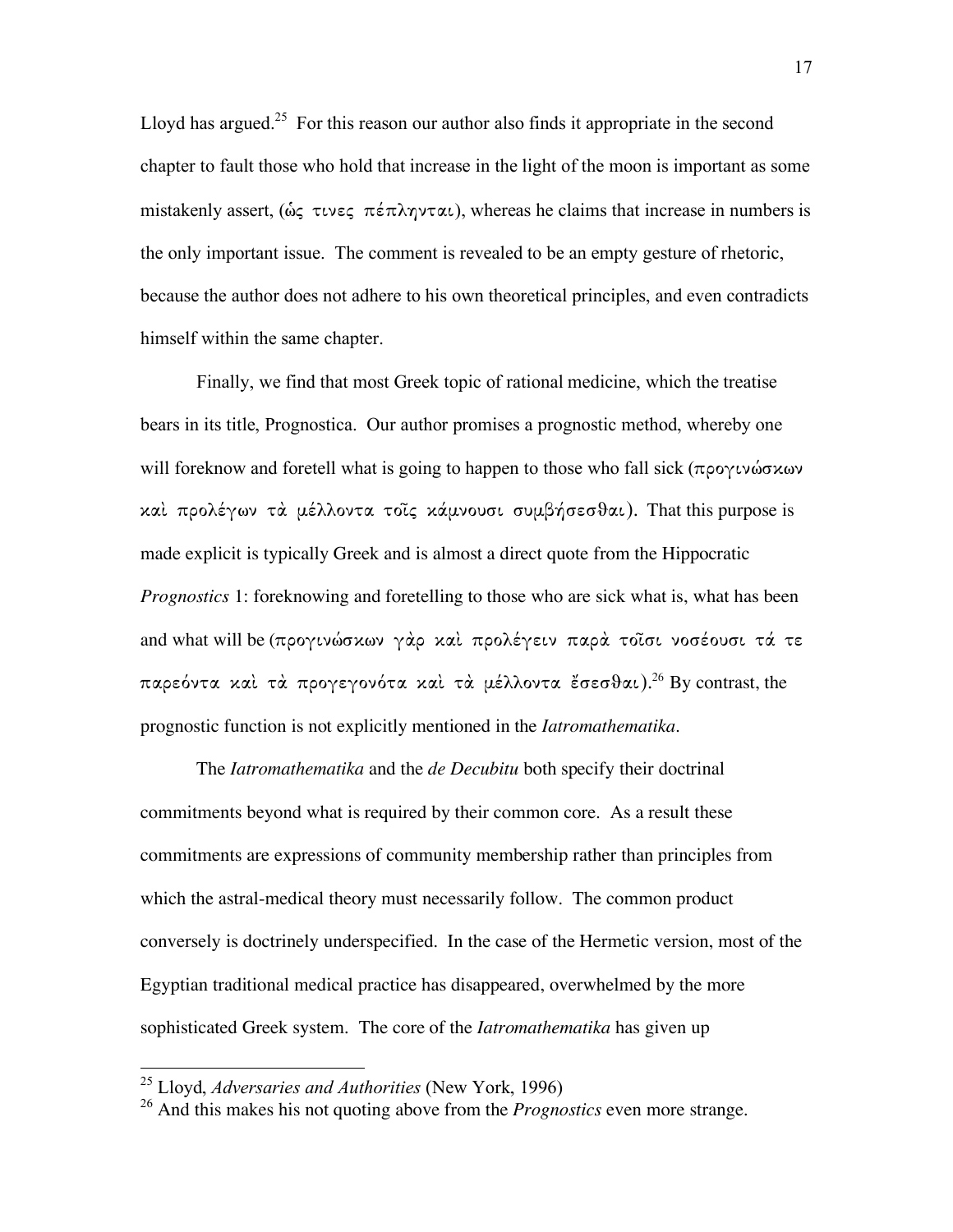consideration of plants, stones, amulets, melothesia and the decans. Greek medicine, for its part has tied prognostics firmly to the orientations of the remote planets rather than to local weather and geography.

The author of the introduction of the *de Decubitu* is probably not interested in medicine per se, but in the astrological method which happens to be here applied to medicine. His putative friend is a doctor in the philosophical tradition, and he is using the means of persuasion he thinks will be effective with his friend and others like him. If he is an adept, then his real interest will be in the astrological core, and being of that mindset, he is quite content to throw together the strata which make up our treatise. He affects the manner of a Greek man of liberal education, hitting upon the obvious topoi which he supposes a real liberally educated Greek would expect to see in a preface, without too much regard for the overall cogency of his argument. In this sense he is not trying to make astral medicine safe for Greek rationality; he is trying to export into the Greek tradition something which he sees as foreign, but which is valuable to it. And so we see in the two treatises the evangelist and the initiate, the one who wants to take astral medicine into the broader society and the other who conceives of it as the property of a separate society. This interpretation best fits the peculiarity of the introductory chapter of the *de Decubitu*, the author's weak knowledge of Hippocrates, for example, and his lack of specifics. The *de Decubitu*, then, is informative, precisely because it is a work of average ability. It shows us not just what are the rhetorical elements of Greek rational culture but it reveals them as emblems, as self-consciously chosen symbols, which can